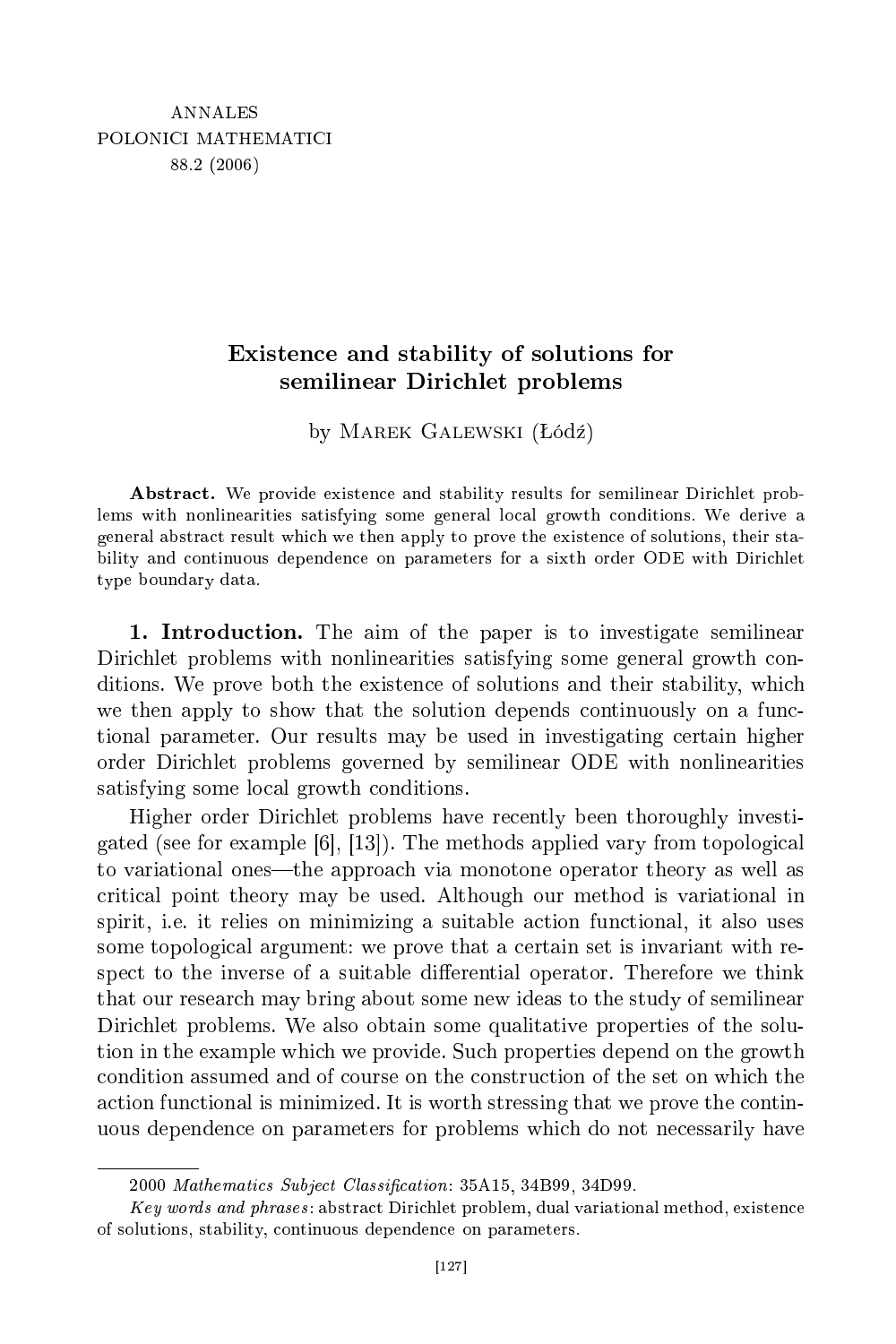unique solutions. A model problem, as far as the stability and existen
e results are concerned, which is covered by our methods is the following:

We consider the following Dirichlet problems for  $k = 0, 1, 2, ...$ 

(1.1) 
$$
-\frac{d^6}{dt^6}x + \frac{d^4}{dt^4}x - \frac{d^2}{dt^2}x - 2x = \nabla F_k(t, x),
$$

$$
x(0) = x(\pi) = \dot{x}(0) = \dot{x}(\pi) = \ddot{x}(0) = \ddot{x}(\pi) = 0,
$$

where we assume:

- (F1) There exist numbers  $d > d_0 > 0$  and  $0 \leq d_k \leq d_0$  for all  $k = 1, 2, \ldots$ such that  $\nabla F_k(t, d_k)$ ,  $\nabla F_k(t, -d_k)$ ,  $\nabla F_k(t, d)$ ,  $\nabla F_k(t, -d) \in L^{\infty}(0, T)$ for all  $k = 0, 1, \ldots$ .
- (F2) For all  $k = 0, 1, ..., F_k, \nabla F_k : [0, T] \times [-d, d]$  are Carathéodory functions,  $F_k$  is continuously differentiable and convex with respect to the second variable in  $[-d, d]$  for a.e.  $t \in [0, T]$  and equals  $+\infty$ outside  $[0, T] \times [-d, d]$  and

$$
\operatorname{ess} \sup_{t \in [0,T]} |\nabla F_k(t,d)| \le \sqrt{\frac{12}{\pi}} d, \quad \operatorname{ess} \sup_{t \in [0,T]} |\nabla F_k(t,-d)| \le \sqrt{\frac{12}{\pi}} d.
$$

(F3) For all  $k = 0, 1, \ldots, \nabla F_k(t, 0) \neq 0$  for a.e.  $t \in [0, T]$ , and  $t \mapsto F_k(t, 0)$ and  $t \mapsto F_k^*$  $\chi_k^*(t,0)$  are integrable.

Here  $F_k^*$  $k$  denotes the Fenchel-Toung conjugate of a convex i.s.c. function  $F_k$ . With the above assumptions we may prove for example

THEOREM 1.1. Assume that (F1)-(F3) hold and that  $\nabla F_k(\cdot, x(\cdot)) \rightarrow$  $\nabla F_k(\cdot, x(\cdot))$  in  $L^2(0, \pi)$  for all  $x \in H_0^2(0, \pi) \cap H^3(0, \pi)$  such that

$$
x(t) \in [-d_0, d_0] \quad a.e. \text{ on } [0, \pi],
$$

$$
\left\| \frac{d^3}{dt^3} x \right\|_{L^2}^2 \le \sqrt{\frac{12}{\pi}} d,
$$

$$
-\frac{d^6}{dt^6} x + \frac{d^4}{dt^4} x - \frac{d^2}{dt^2} x - 2x \in L^\infty(0, T).
$$

Then for each  $k = 1, 2, \ldots$  there exists a solution  $x_k$  to the problem  $(1.1)$ and there exists a subsequence  ${x_{k_i}}_{i=1}^{\infty}$  of  ${x_k}_{k=1}^{\infty}$  such that  $\lim_{i\to\infty}x_{k_i}=\frac{1}{x}$ strongly in  $L^2(0, \pi)$  and

$$
-\frac{d^6}{dt^6}\overline{x}(t) + \frac{d^4}{dt^4}\overline{x}(t) - \frac{d^2}{dt^2}\overline{x}(t) - 2\overline{x}(t) = \nabla F_0(t, \overline{x}(t)).
$$

We will also show some qualitative properties of  $\overline{x}$  and  $x_k$ .

In order to tackle the above problem and similar ones we shall investigate the existence and stability of solutions to the family of abstract Dirichlet problems

$$
(1.2) \t\t Lx = \nabla F_k(x),
$$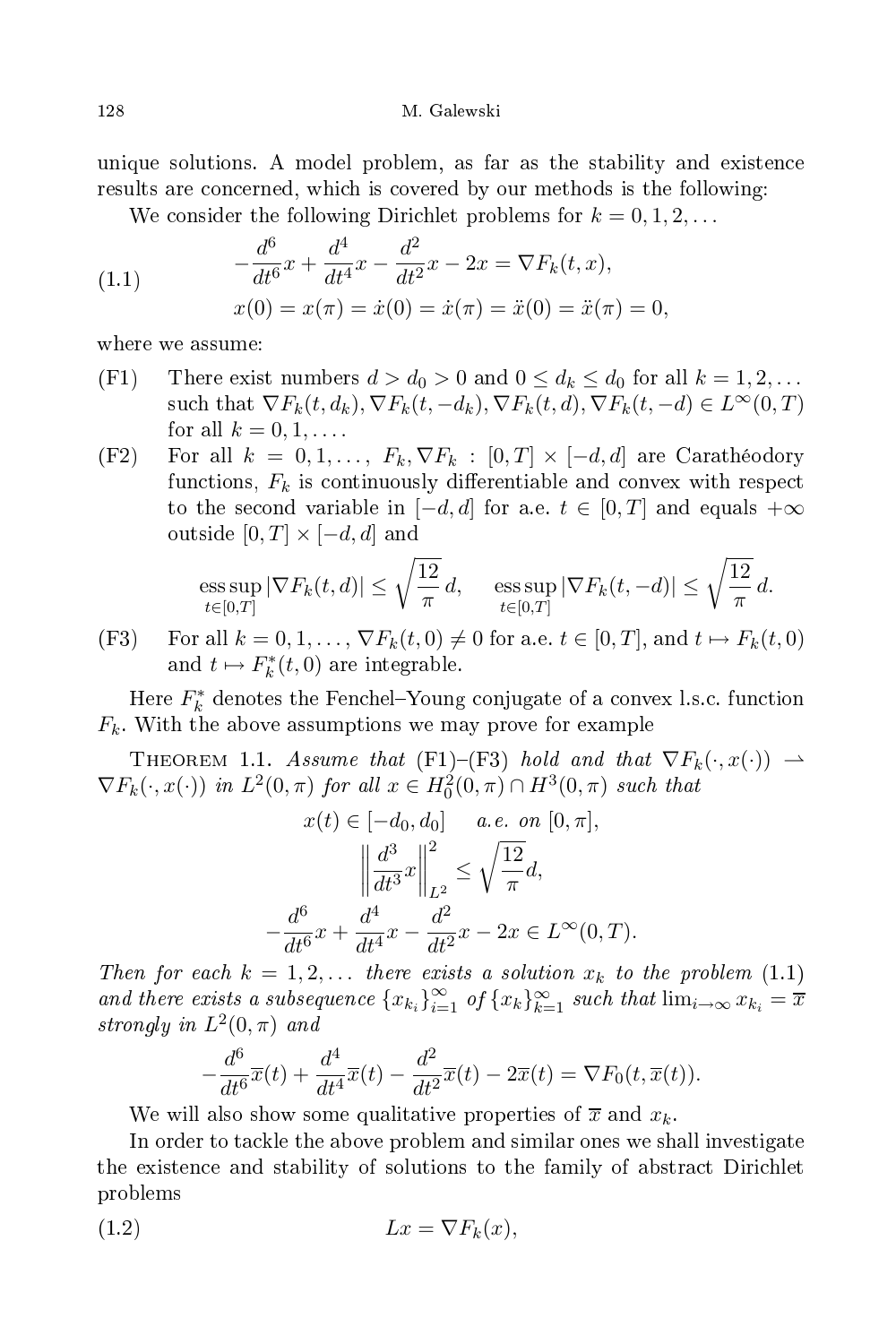where  $k = 0, 1, 2, \ldots$ , and L is defined on a separable real Hilbert space  $D(L)$  with values in a separable real Hilbert space Y with scalar product  $\langle \cdot, \cdot \rangle$ . We assume

 $(A1)$   $D(L)$  is dense in Y; L is a selfadjoint and positive definite linear operator, i.e. there exists a constant  $\alpha > 0$  such that for all  $x \in D(L)$ .

$$
(1.3) \t\t\t \langle Lx, x \rangle \ge \alpha ||x||^2.
$$

From (1.3) it follows that  $R(L) = Y$  and the inverse operator  $L^{-1}$ :  $Y \to D(L)$  is continuous and selfadjoint. By the properties of L it follows (see [5]) that there exists (exactly one) operator  $S$ , called the square root operator, which is selfadjoint and such that  $S^2 = L$ . The domain of S, denoted by  $D(S)$ , is dense in Y and  $D(L)$  is dense in  $D(S)$  (see [5]). Moreover  $Sx \in D(S)$  for any  $x \in D(L)$ . Usually  $D(S)$  is endowed with the graph norm which makes it into a complete space, but we shall rather use an equivalent norm

$$
||x||_{D(S)} = ||Sx||_Y.
$$

Now we state the assumption on the right hand side of the equation considered and an additional assumption which is usually satisfied in concrete appli
ations.

\n- (A2) 
$$
\nabla F_k : Y \to Y
$$
 is a gradient mapping,  $F_k(0) < \infty$ ,  $\nabla F_k(0) \neq 0$ .
\n- (A3)  $D(S)$  is compactly imbedded in  $Y$ .
\n

We do not assume yet any growth conditions and convexity conditions on  $F_k$ . These conditions are actually hidden in the definition of the set  $X_k$ below (see Section 2).

Due to the method which we will apply, we will investigate for each  $k = 0, 1, 2, \ldots$  the following system:

(1.4) 
$$
Sx = p, \quad Sp = \nabla F_k(x),
$$

where  $x \in D(L)$  and  $p \in D(S)$ . Such a pair, if it exists, will be called a solution to (1.2). Ne
essary onditions for the existen
e of a solution to (1.4) are obtained by duality results. The existen
e is a onsequen
e of a modification of the well known Weierstrass theorem.

The abstract variational principle which we derive is based on a method from |9| and enables one to consider linear differential equations of even order, especially higher order equations. The main difference with some known abstract variational principles (see for example [7], [8]) is that the growth assumptions are superlinear. We do not require the gradient mapping  $\nabla F_k$ to be ontinuous and onvex on the whole spa
e, while su
h assumptions must be made in  $[2]$  where a method that applies for superlinear problems and uses some similar ideas has been derived. Thus the theory developed applies to a wider lass of problems and also allows one to obtain stability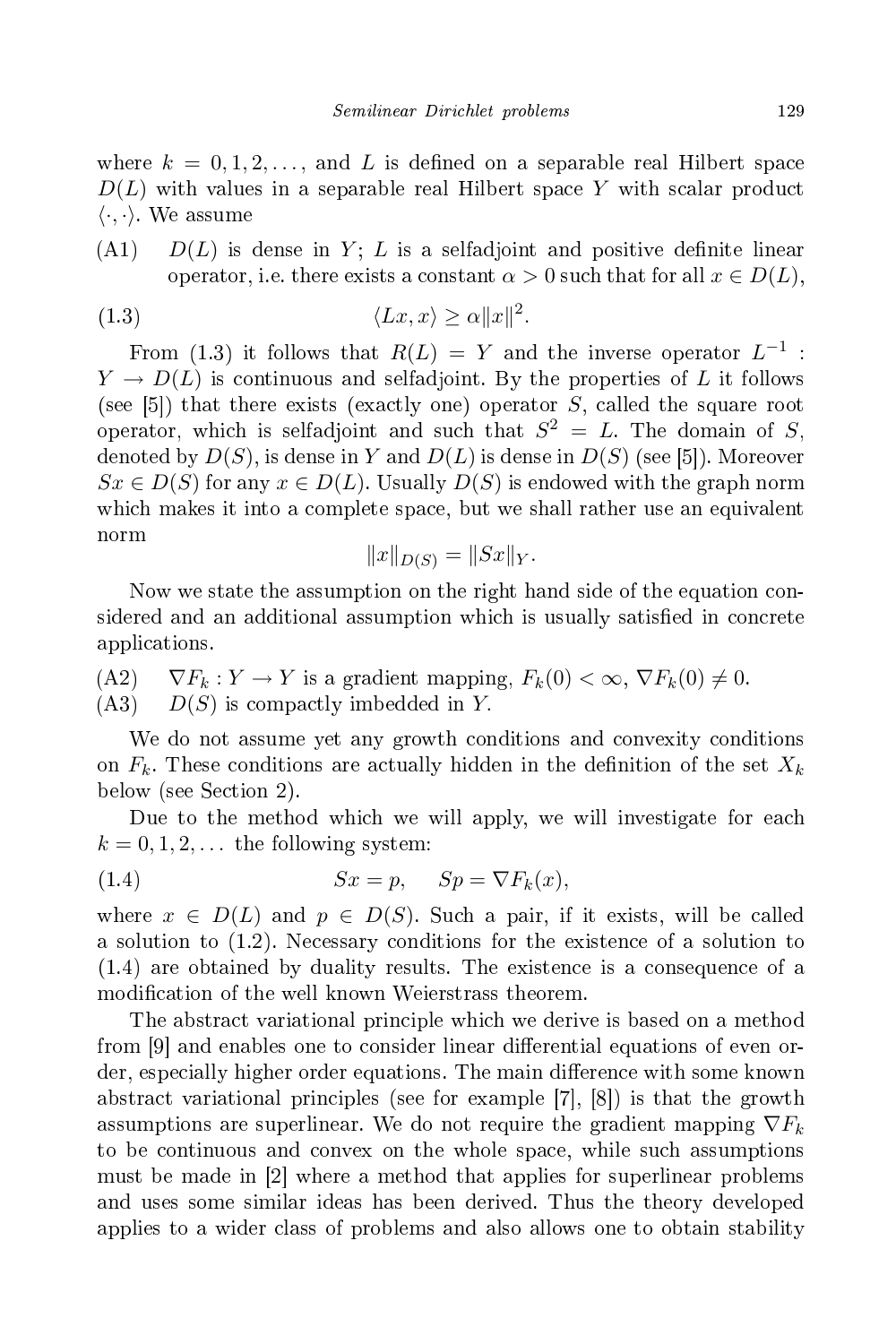results (see Section 4) without using spectral theory as in  $[3]$ . This is possible since instead of perturbing the primal action functional as in [2], we perturb the dual one. In onsequen
e, the stability of solutions follows under some mild additional assumption. As appli
ations we exhibit growth type onditions for whi
h we get both stability and existen
e of solution without assuming any additional onvergen
e of the family of nonlinear terms, whi
h was necessary in [3], [4], [9], [11], [12].

For sublinear Dirichlet problems the question of stability of solutions in case the solution is not unique was considered for the first time in  $[11]$ , [12]. Later in [10] a dual variational method from [9] was used and some continuous dependence on parameters results were given for a specific type of nonlinearity. In case  $F_k$  satisfies quadratic growth conditions a problem similar to ours has been considered in  $|4|$ , but unlike the case we investigate, L need not be positive definite there. For a superlinear problem the method from  $\left[4\right]$  does not work since in this case both the action and dual action fun
tionals are unbounded. Thus we believe that our variational method may ontribute to this resear
h. Some results on
erning stability for superlinear nonlinearities were obtained in  $[3]$  by using a variational method from  $[2]$ . But the assumptions were mu
h more restri
tive and the growth onditions were assumed to hold globally (cf. Section 5). The variational method from [2] required the gradient mappings to be continuous, and the constructions of the sets  $X_k$  were less general.

2. Duality results and necessary conditions. For each  $k = 1, 2, \ldots$ we assume that

- (A4) There exists a nonempty set  $X_k \subset S(L)$  such that for each  $x \in X_k$ the relation
- (2.1)  $L\widetilde{x} = \nabla F_k(x)$

implies that  $\widetilde{x} \in X_k$  and the sets  $X_k$ ,  $\nabla F_k(X_k)$  are relatively weakly compact in  $D(S)$  and Y, respectively.

It follows easily that  $X_k \subset L^{-1} \nabla F_k(X_k)$ .

We now can make a convexity assumption:

 $(A5)$   $F_k$  is convex and lower semicontinuous on conv $(X_k)$  (the convex hull of  $X_k$ ) for all  $k = 0, 1, 2, \ldots$ .

Hence we may define a convex and l.s.c. functional on the whole space:

$$
G_k(x) = \begin{cases} F_k(x) & \text{for } x \in \text{conv}(X_k), \\ +\infty & \text{otherwise.} \end{cases}
$$

We put

$$
X_k^d = S(X_k).
$$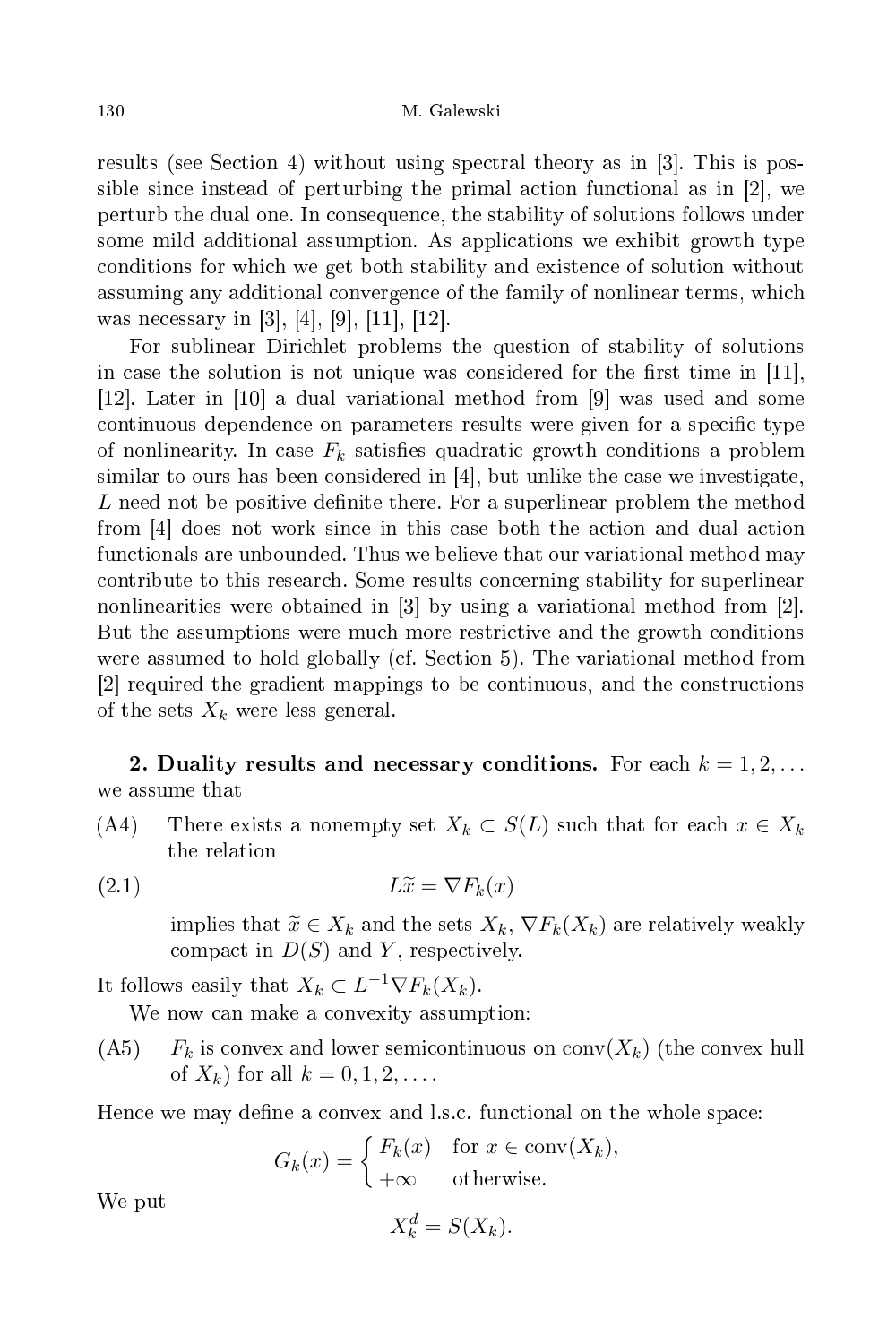Of course,  $X_k^d \subset S(D(L))$  and  $X_k^d$  is nonempty and relatively weakly compact in Y. Since  $F_k = G_k$  for all  $x \in X_k$ , we may consider the equation

$$
Lx = \nabla G_k(x)
$$

instead of  $(1.2)$  on  $X_k$ .

We assume throughout this section that  $(A1)$ – $(A5)$  are satisfied.

Due to the above remarks, the action functional  $J_k: D(S) \to \mathbb{R}$  for which  $(1.2)$  is the Euler-Lagrange equation reads

$$
J_k(x) = \frac{1}{2} \langle Sx, Sx \rangle - G_k(x).
$$

and the dual functional  $J_{D_k}:D(S) \to \mathbb{R}$  is given by the formula

$$
J_{D_k}(p) = G_k^*(Sp) - \frac{1}{2}\langle p, p \rangle,
$$

where  $G_k^*: Y \to \mathbb{R}$  denotes the Fenchel-Young conjugate of  $G_k: Y \to \mathbb{R}$ (see [1]).  $J_k$  will be considered on  $X_k$ , and  $J_{D_k}$  on  $X_k^d$ . It is obvious that  $J_{D_k}$ is different from the functional  $J_D^k(p) = F_k^*$  $\frac{1}{k}(Sp) - \frac{1}{2}$  $\frac{1}{2}\langle p,p \rangle$ , but they coincide on  $X_k^d$ .

Now we relate the critical values on  $X_k$  and  $X_k^d$  to  $J_k$  and  $J_{D_k}$  respectively.

Theorem 2.1.

$$
\inf_{x \in X_k} J_k(x) = \inf_{p \in X_k^d} J_{D_k}(p).
$$

*Proof.* Define the perturbation  $J_{D_{k,p}}: X_k^d \times Y \to \mathbb{R}$  of  $J_{D_k}$  by

$$
J_{D_{k,p}}(p,c) = \frac{1}{2} \langle p + c, p + c \rangle - G_k^*(Sp).
$$

Now we define a type of conjugate of  $J_{D_{k,p}}$  with respect to c:

$$
J_{D_{k,p}}^{\#}(p,x) = \sup_{c \in Y} \left\{ \langle c, Sx \rangle - \frac{1}{2} \langle p + c, p + c \rangle \right\} + G_k^*(Sp).
$$

By the properties of Fenchel–Young duality [1], we have

$$
J_{D_{k,p}}^{\#}(p,x) = G_k^*(Sp) + \frac{1}{2} \langle Sx, Sx \rangle - \langle Sp, x \rangle.
$$

We observe that for any  $p \in X_k^d$ ,

(2.2) 
$$
\inf_{x \in X_k} J_{D_{k,p}}^{\#}(p, x) = J_{D_k}(p).
$$

Indeed, fix  $p \in X_k^d$ . For a given  $p \in X_k^d$  there exists  $x_p \in X_k$  satisfying  $Sx_p = p$ . We then have  $\langle x_p, Sp \rangle - \frac{1}{2} \langle Sx_p, Sx_p \rangle = \frac{1}{2}$  $\frac{1}{2}\langle p, p \rangle$  and since  $X_k \subset D(L) \subset Y$ ,

$$
\frac{1}{2}\langle p, p \rangle = \langle x_p, Sp \rangle - \frac{1}{2}\langle Sx_p, Sx_p \rangle \le \sup_{x \in X_k} \{ \langle x, Sp \rangle - \frac{1}{2}\langle Sx, Sx \rangle \}
$$
  

$$
\le \sup_{v \in Y} \{ \langle v, p \rangle - \frac{1}{2}\langle v, v \rangle \} \le \frac{1}{2}\langle p, p \rangle
$$

Therefore we have (2.2).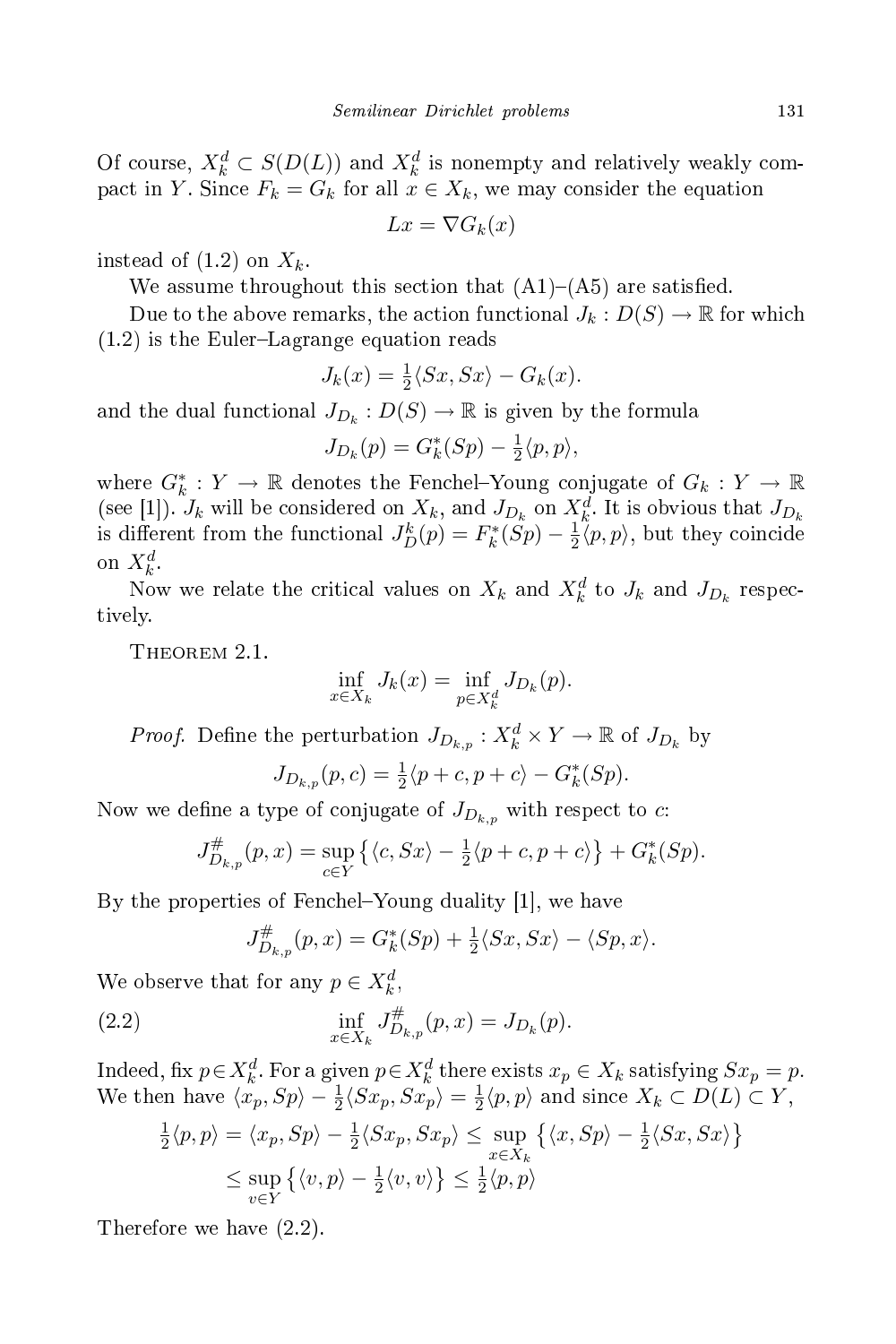Now we observe that for any  $x \in X_k$ ,

(2.3) 
$$
\inf_{p \in X_k^d} J_{D_{k,p}}^{\#}(p, x) = J_k(x).
$$

Indeed, again fix  $x \in X_k$ . By definition of  $X_k^d$  there exists  $p_x \in X_k^d$  such that  $S\tilde{x} = p_x$ , where  $\tilde{x} \in X_k$  is such that  $L\tilde{x} = \nabla G_k(x)$ . It follows that  $Sp_x = \nabla G_k(x)$  and by the properties of the Fenchel-Young conjugate we get  $G_k(x) + G_k^*(p_x) = \langle x, p_x \rangle$ . In consequence

$$
\langle x, Sp_x \rangle - G_k^*(Sp_x) - \frac{1}{2} \langle Sx, Sx \rangle = G_k(x) - \frac{1}{2} \langle Sx, Sx \rangle = -J_k(x).
$$

and (2.3) follows.

Now by  $(2.2)$  and  $(2.3)$  we get

$$
\inf_{p \in X_k^d} J_{D_k}(p) = \inf_{p \in X_k^d} \inf_{x \in X_k} J_{D_{k,p}}^{\#}(p, x) = \inf_{x \in X_k} \inf_{p \in X_k^d} J_{D_{k,p}}^{\#}(p, x) = \inf_{x \in X_k} J_k(x).
$$

We use the results of duality theory to derive the variational principle providing ne
essary onditions for the existen
e of a solution to equation  $(1.2).$ 

THEOREM 2.2. Assume that  $p_k \in X_k^d$  is such that  $J_{D_k}(p_k) = \inf_{p \in X_k^d} J_{D_k}(p)$ . Then there exists  $x_k \in X_k$  such that

$$
(2.4) \t\t Sx_k = p_k,
$$

$$
(2.5) \t\t Sp_k = \nabla G_k(x_k).
$$

Moreover ,

(2.6) 
$$
\inf_{p \in X_k^d} J_{D_k}(p) = J_{D_k}(p_k) = J_k(x_k) = \inf_{x \in X_k} J_k(x).
$$

*Proof.* For  $p_k \in X_k^d$  there exists  $x_k \in X_k^d$  such that  $Sx_k = p_k$ . So (2.4) holds. Hence and by the Fenchel-Young inequality we obtain

$$
-J_{D_k}(p_k) = \frac{1}{2} \langle p_k, p_k \rangle - G_k^*(Sp_k) = \langle p_k, Sx_k \rangle - \frac{1}{2} \langle Sx_k, Sx_k \rangle - G_k^*(Sp_k)
$$
  

$$
\leq -\frac{1}{2} \langle Sx_k, Sx_k \rangle + G_k(x_k) = -J_k(x_k).
$$

So  $J_{D_k}(p_k) \geq J_k(x_k)$ . By Theorem 2.1 it follows that  $J_{D_k}(p_k) \leq J_k(x_k)$ . In consequence,  $G_k(x_k) + G_k^*(Sp_k) - \langle Sp_k, x_k \rangle = 0$ . By standard convexity arguments we now get (2.5).

Relation (2.6) follows by Theorem 2.1, since  $J_{D_k}(p_k) = J_k(x_k)$ .

We shall show that the above results with suitable modifications are valid for minimizing sequen
es. These will be used in the proof of the existen
e theorem.

THEOREM 2.3. Let  $\{p_k^j\}$  $\hat{Z}_{k}^{j}\}_{j=1}^{\infty}\, \subset\, X_{k}^{d}$  be a minimizing sequence for  $J_{D_{k}}.$ There exists a sequence  $\{x_k^j\}$  $\{f_k\}_{j=1}^\infty \subset X_k$  minimizing for J and such that

(2.7) 
$$
x_k^j = S^{-1} p_k^j
$$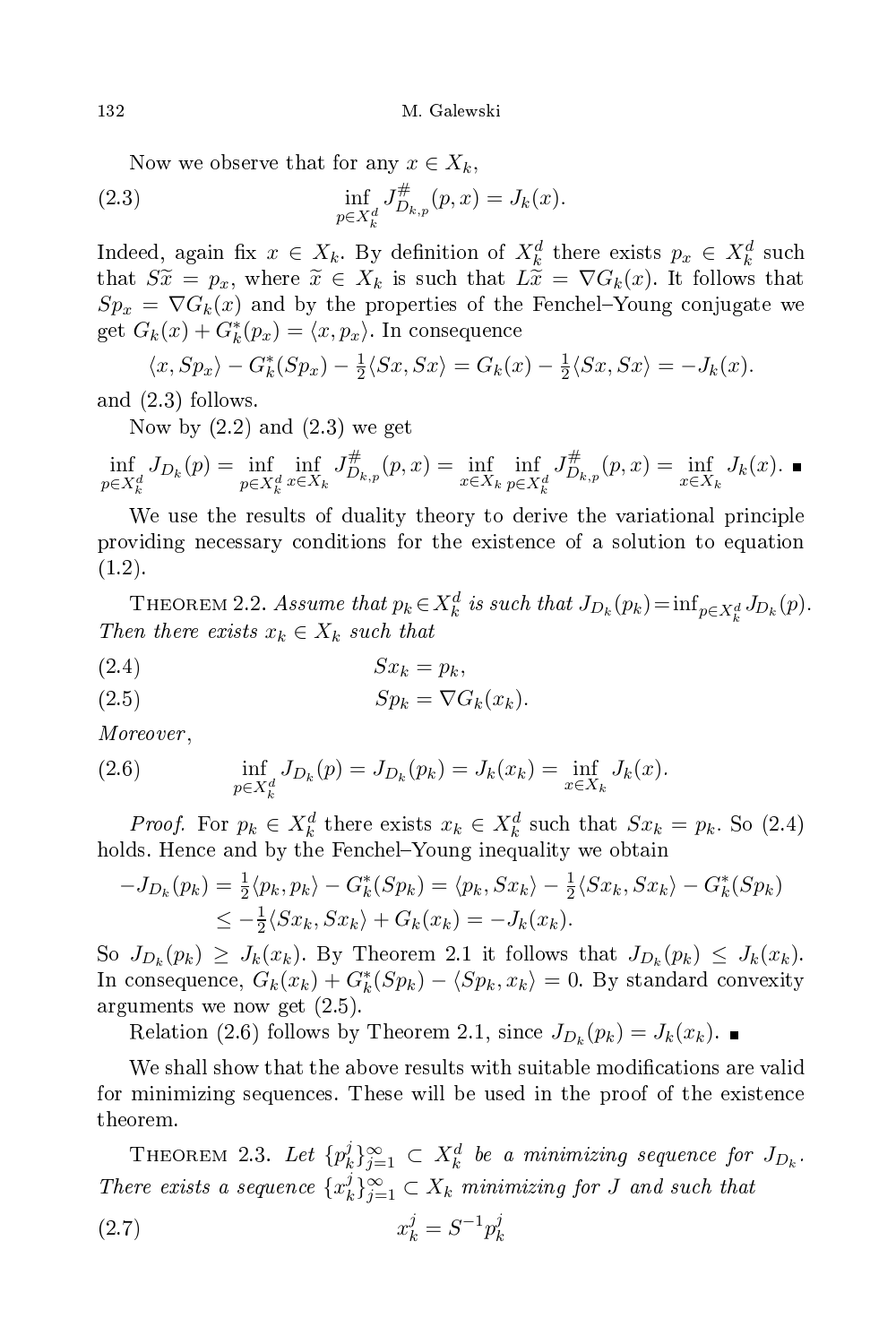for  $j \in \mathbb{N}$ . Furthermore

$$
\inf_{p \in X_k^d} J_{D_k}(p) = \inf_{j \in \mathbb{N}} J_{D_k}(p_k^j) = \inf_{x \in X_k} J(x) = \inf_{j \in \mathbb{N}} J(x_k^j).
$$

Moreover for any  $\varepsilon > 0$  there exists  $j_0$  such that for all  $j \geq j_0$ ,

(2.8) 
$$
0 \le G_k(x_k^j) + G_k^*(Sp_k^j) - \langle x_k^j, Sp_k^j \rangle \le \varepsilon.
$$

*Proof.* Since  $p_k^j \in X_k^d$  for  $j \in \mathbb{N}$ , there exists  $x_k^j \in X_k$  such that  $(2.7)$ holds. We will show that  $\{x_k^j\}$  $\hat{y}_{j=1}^j$  is a minimizing sequence for  $J_{D_k}$ . Reasoning as in the proof of Theorem 2.2 we get by  $(2.7)$  and the Fenchel-Young inequality, for any  $j \in \mathbb{N}$ ,

$$
(2.9) \t\t J_{D_k}(p_k^j) \ge J_k(x_k^j).
$$

Take arbitrary  $\varepsilon > 0$ . Since  $-\infty < \inf_{j \in \mathbb{N}} J_{D_k}(p_k^j)$  $k_a^j$ ) =  $a < \infty$ , there exists  $j_0$  $\text{ such that } J_{D_k}(p_k^j)$  $k \choose k < a+\varepsilon$  for all  $j \geq j_0$ . By (2.9) it follows that  $J_k(x_k^j)$  $\binom{J}{k} < a+\varepsilon$ for  $j \geq j_0$ . Now Theorem 2.1 yields  $\inf_{j \in \mathbb{N}} J_k(x_k^j)$  $\binom{J}{k} = a$ . In consequence,  $\{x_k^j\}$  $\int_{k}^{j} \delta_{j=1}^{\infty}$  is a minimizing sequence for  $J_k$ .

Relation (2.8) follows from Theorem 2.1. Indeed, for each  $\varepsilon > 0$  there exists  $j_0$  such that for all  $j \geq j_0$ ,

$$
J_{D_k}(p_k^j) < a + \varepsilon = \inf_{l \in \mathbb{N}} J_{D_k}(p_l) + \varepsilon = \inf_{l \in \mathbb{N}} J_k(x_l) + \varepsilon \le J_k(x_k^j) + \varepsilon.
$$

Using  $(2.9)$  we get  $(2.8)$ .

## 3. Existen
e of solutions

THEOREM 3.1. There exists a pair  $(x_k, p_k) \in D(L) \times S(D(L))$  such that (3.1)  $Sx_k = p_k$ ,

$$
(3.2) \t\t Sp_k = \nabla G_k(x_k),
$$

(3.3) 
$$
\inf_{p \in X_k^d} J_{D_k}(p) = J_{D_k}(p_k) = J_k(x_k) = \inf_{x \in X_k} J_k(x).
$$

Moreover,  $x_k$  is the limit (weak in  $D(S)$ ) of a minimizing sequence  $\{x_k^j\}$ Moreover,  $x_k$  is the limit (weak in  $D(S)$ ) of a minimizing sequence  $\{x_k^j\}_{j=1}^{\infty}$  for the restriction of  $J_k$  to  $X_k$ , and  $p_k$  is the limit (weak in  $D(S)$ ) of a minimizing sequence  $\{p_k^j\}$  $\{f_k\}_{j=1}^{\infty}$  for the restriction of  $J_{D_k}$  to  $X_k^d$ .

*Proof.* By the Fenchel–Young inequality and by definition of  $X_k^d$  it follows that  $J_{D_k}$  is bounded from below on  $X_k^d$  and thus we can choose a minimizing sequence  $p_k^j$  which may be assumed (by (A4) and the definition of  $X_k$ ) to be weakly convergent in  $D(S)$  to a certain  $p_k$ , and therefore by (A3) strongly convergent in  $Y$ . By Theorem 2.3 we can choose a minimizing sequence  $\{x_k^j\}$  $\{e_k\}_{j=1}^{\infty}$  satisfying

$$
(3.4) \t\t Sx_k^j = p_k^j
$$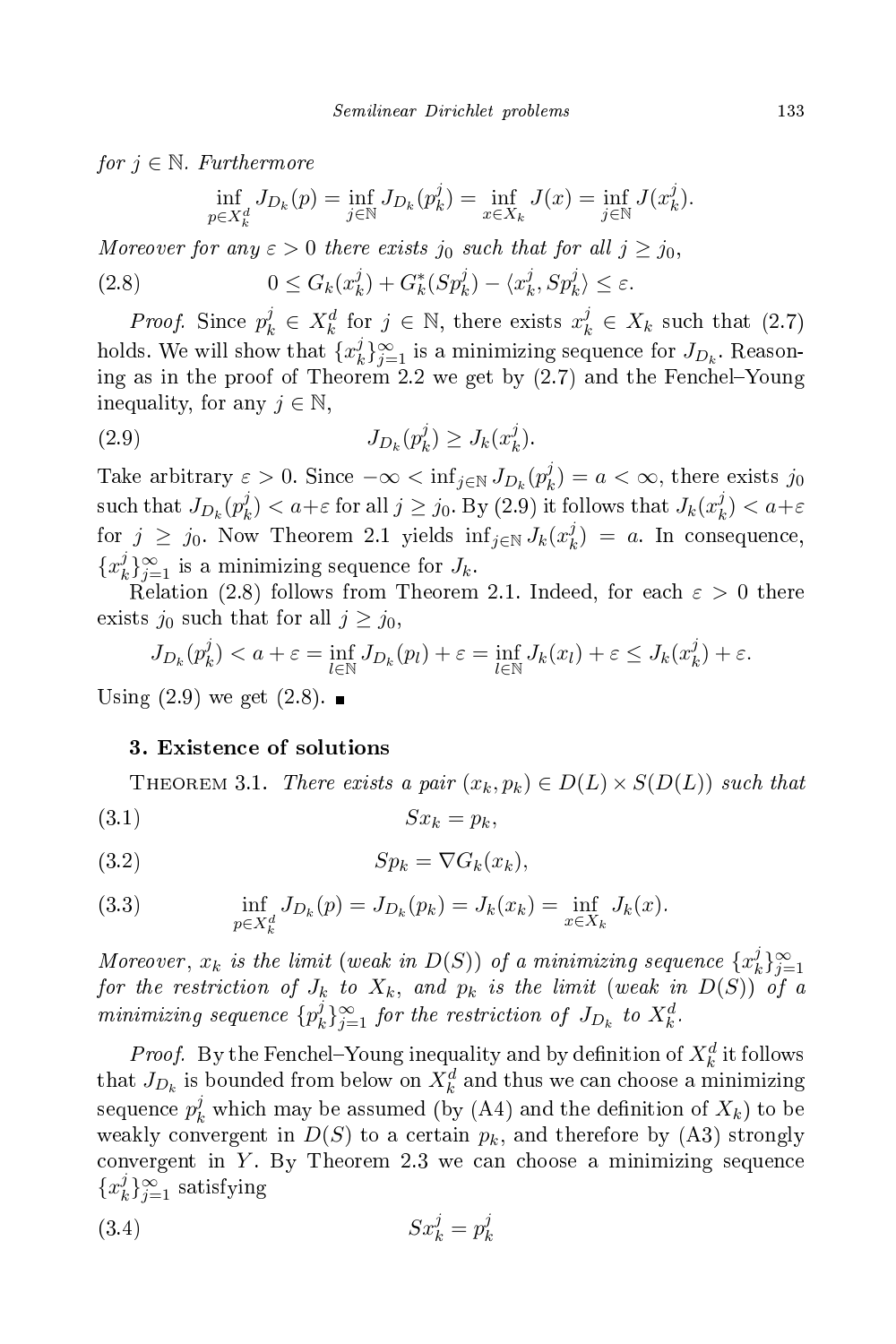and, up to a subsequence, weakly convergent in  $D(S)$  and strongly convergent in Y. We denote its limit by  $x_k \in D(S)$ . Since  $S^{-1}$  is continuous, by (3.4) we get  $\lim_{j\to\infty} S^{-1}p_k^j = S^{-1}p_k = x_k$  strongly in Y. Hence we have (3.1).

We observe that

(3.5) 
$$
J_k(p_k) = \inf_{p \in X_k^d} J_{D_k}(p).
$$

Indeed,  $G_k^*$  being convex is lower semicontinuous, so  $\liminf_{j\to\infty} G_k^*(Sp_k^j) \geq$  $G_k^*(Sp_k)$ . Since  $p_k^j$  $\frac{j}{k}$  is strongly convergent in Y, we get  $\lim_{j\to\infty}\frac{1}{2}$  $\frac{1}{2} \langle p_k^j$  $p_k^j, p_k^j$  $\binom{J}{k} =$ 1  $\frac{1}{2}\langle p_k, p_k \rangle$ . Hence  $J_{D_k}$  is weakly lower semicontinuous on  $D(S)$  and  $(3.5)$  follows.

We now show that  $(p_k, x_k)$  also satisfies (3.2). By Theorem 2.3 (relation (2.8)), there exists a numerical sequence  $\{\varepsilon_n\}_{n=1}^{\infty}$ ,  $\varepsilon_n > 0$ ,  $\varepsilon_n \to 0$ , having the property: for each  $\varepsilon_n$  there exists  $j_n$  such that  $0 \leq G_k(x_k^j)$  $(k) + G_k^*(Sp_k^j) \langle x_k^j$  $\langle j_k, Sp_k^j \rangle \leq \varepsilon$  for all  $j \geq j_n$ . We may assume that  $j_n \to \infty$  as  $n \to \infty$ . Therefore we obtain

$$
0 \geq \liminf_{j \to \infty} (G_k(x_k^j) + G_k^*(Sp_k^j) - \langle x_k^j, Sp_k^j \rangle)
$$
  
\n
$$
\geq \liminf_{j \to \infty} G_k(x_k^j) + \liminf_{j \to \infty} G_k^*(Sp_k^j) - \lim_{j \to \infty} \langle x_k^j, Sp_k^j \rangle
$$
  
\n
$$
\geq G_k(x_k) + G_k^*(Sp_k) - \langle x_k, Sp_k \rangle.
$$

From the above and the Fenchel-Young inequality we obtain  $G_k(x_k)$  +  $G_k^*(Sp_k) - \langle x_k, Sp_k \rangle = 0$ . Hence (3.2) follows by convexity arguments. By  $(3.5)$  and by Theorem 2.1, relation  $(3.3)$  follows.

Now we get the following

COROLLARY 3.2. Let  $X_k$  be weakly compact. There exists a pair  $(x_k, p_k)$  $\in X_k \times X_k^d$  such that

$$
Sx_k = p_k, \t Sp_k = \nabla G_k(x_k),
$$
  
\n
$$
\inf_{p \in X_k^d} J_{D_k}(p) = J_{D_k}(p_k) = J_k(x_k) = \inf_{x \in X_k} J_k(x).
$$

Moreover,  $x_k$  is the limit (weak in  $D(S)$ ) of a minimizing sequence  $\{x_k^j\}$  $\substack{j\\k}\}_{j=1}^{\infty}$ for the restriction of  $J_k$  to  $X_k$ , and  $p_k$  is the limit (weak in  $D(S)$ ) of a minimizing sequence  $\{p_k^j\}$  $\hat{y}_{j+1}^j$  for the restriction of  $J_{D_k}$  to  $X_k^d$ .

4. Stability result. We assume  $(A1)$ – $(A4)$  and

- (A6) There exists a weakly compact convex set  $B \subset Y$  such that  $X_k \subset B$ and  $\nabla G_k$  is uniformly bounded on B.
- $(A7)$  F<sub>k</sub> is convex and lower semicontinuous on B for each  $k = 0, 1, 2, \ldots$  d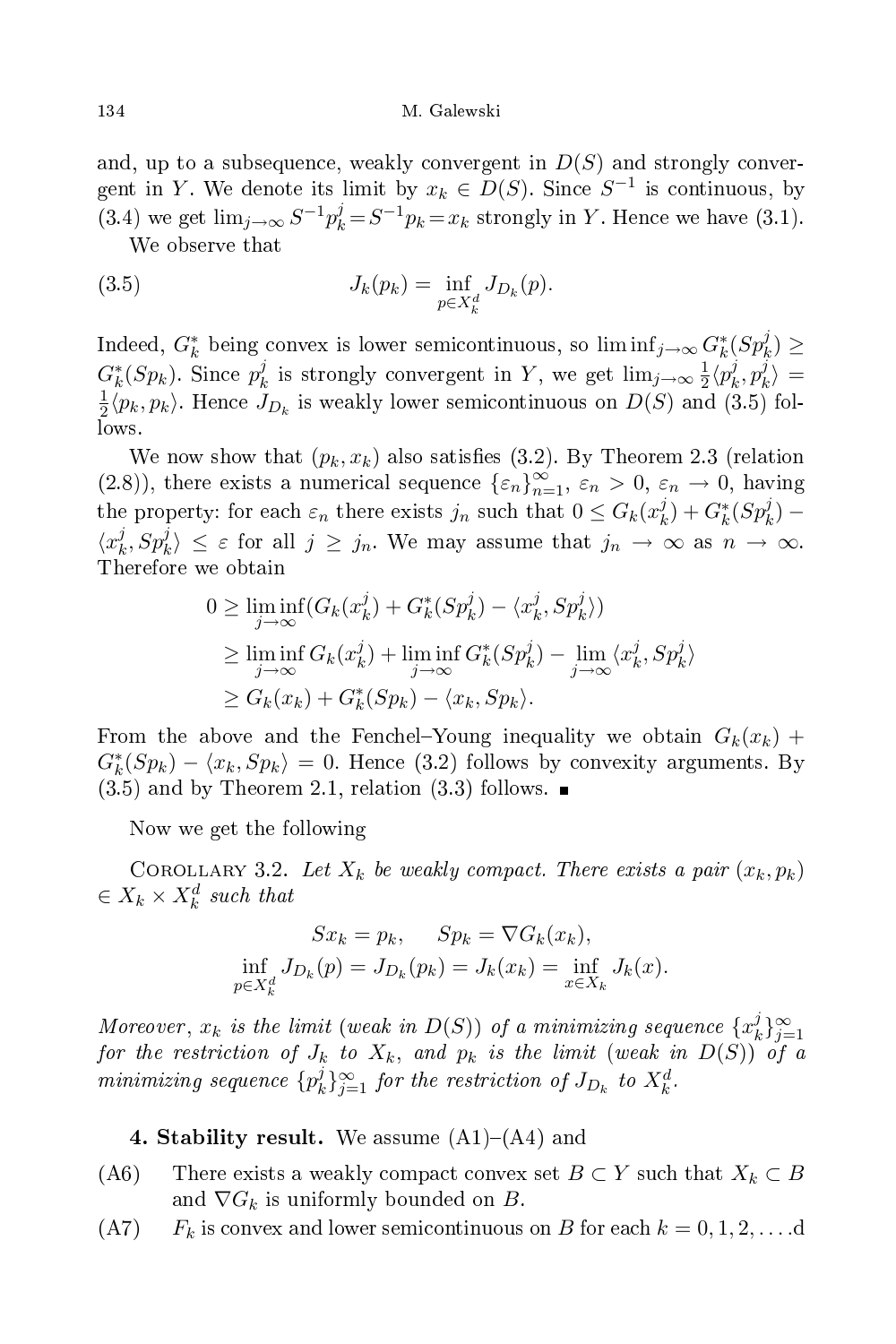Since all sets  $X_k$  are now relatively weakly compact, this assumption is not very restrictive. We efine as before a convex and l.s.c. functional on the whole space for  $k = 0, 1, 2, \ldots$  by

$$
G_k(x) = \begin{cases} F_k(x) & \text{for } x \in B, \\ +\infty & \text{otherwise.} \end{cases}
$$

By *stability* we mean conditions under which from a sequence  $\{x_k\}_{k=1}^{\infty}$ , where  $x_k$  for  $k = 1, 2, \ldots$  is a solution to (1.2), one may choose a subsequence converging weakly to a certain  $\bar{x}$  which is a solution to the problem  $L\overline{x} = \nabla G_0(\overline{x})$ . Here we mean that  $\lim_{k\to\infty} x_k = \overline{x}$  weakly in  $D(S)$  and  $\lim_{k\to\infty} \nabla G_k(x) = \nabla G_0(x)$  weakly in Y for any  $x \in B$ , up to subsequences.

THEOREM 4.1. Assume (A1)–(A4), (A6), (A7) and that for any  $x \in B$ there is a subsequence  $k_j$  such that

$$
\lim_{j \to \infty} \nabla G_{k_j}(x) = \nabla G_0(x)
$$

weakly in Y. Then for each  $k = 0, 1, 2, \ldots$  there exists a solution  $x_k$  to (1.2), and there exists a subsequence  ${x_{k_i}}_{i=1}^{\infty}$  of  ${x_k}_{k=1}^{\infty}$  and  $\overline{x} \in D(L)$  such that

$$
\lim_{i \to \infty} x_{k_i} = \overline{x} \quad weakly in D(S), strongly in Y.
$$

Moreover

$$
L\overline{x} = \nabla G_0(\overline{x}).
$$

*Proof.* From Theorem 3.1 it follows that for each  $k = 1, 2, ...$  there exists a pair  $(x_k, p_k) \in D(L) \times S(D(L))$  such that

(4.1) 
$$
Sx_k = p_k, \quad Sp_k = \nabla G_k(x_k).
$$

Due to assumption (A6) we may choose from  ${x_k}_{k=1}^{\infty}$  a subsequence weakly converging in Y which we still denote by  ${x_k}_{k=1}^{\infty}$ . Now by (4.1) and by the boundedness of  $\nabla G_k$  (see (A7)) it follows that  ${x_k \brace k=1 \atop k=1}^{\infty}$  $k=1$  is, up to subsequence, strongly convergent in  $D(S)$  to a certain  $\bar{x}$  by  $(A3)$ . The sequence  ${p_k}_{k=1}^{\infty}$ is, up to a subsequence, weakly convergent in  $D(S)$  and strongly convergent in Y. We denote its limit by  $\bar{p}$ . In the following we denote all the resulting subsequences by the subscript  $k_i$  for simplicity. Take a subsequence  $\{k_i\}_{i=1}^{\infty}$  $\frac{i=1}{i}$ such that  $\lim_{i\to\infty} \nabla G_{k_i}(\overline{x}) = \nabla G_0(\overline{x})$  weakly.

We will now prove that

$$
S\overline{x} = \nabla G_0(\overline{x}).
$$

By convexity of  $G_{k_i}$  we get, for any  $x \in Y$ ,

$$
\langle \nabla G_{k_i}(x_{k_i}) - \nabla G_{k_i}(x), x_{k_i} - x \rangle \geq 0.
$$

Hen
e by Theorem 3.1,

$$
\langle Lx_{k_i} + (\nabla G_0(x) - \nabla G_{k_i}(x)) - \nabla G_0(x), x_{k_i} - x \rangle \ge 0.
$$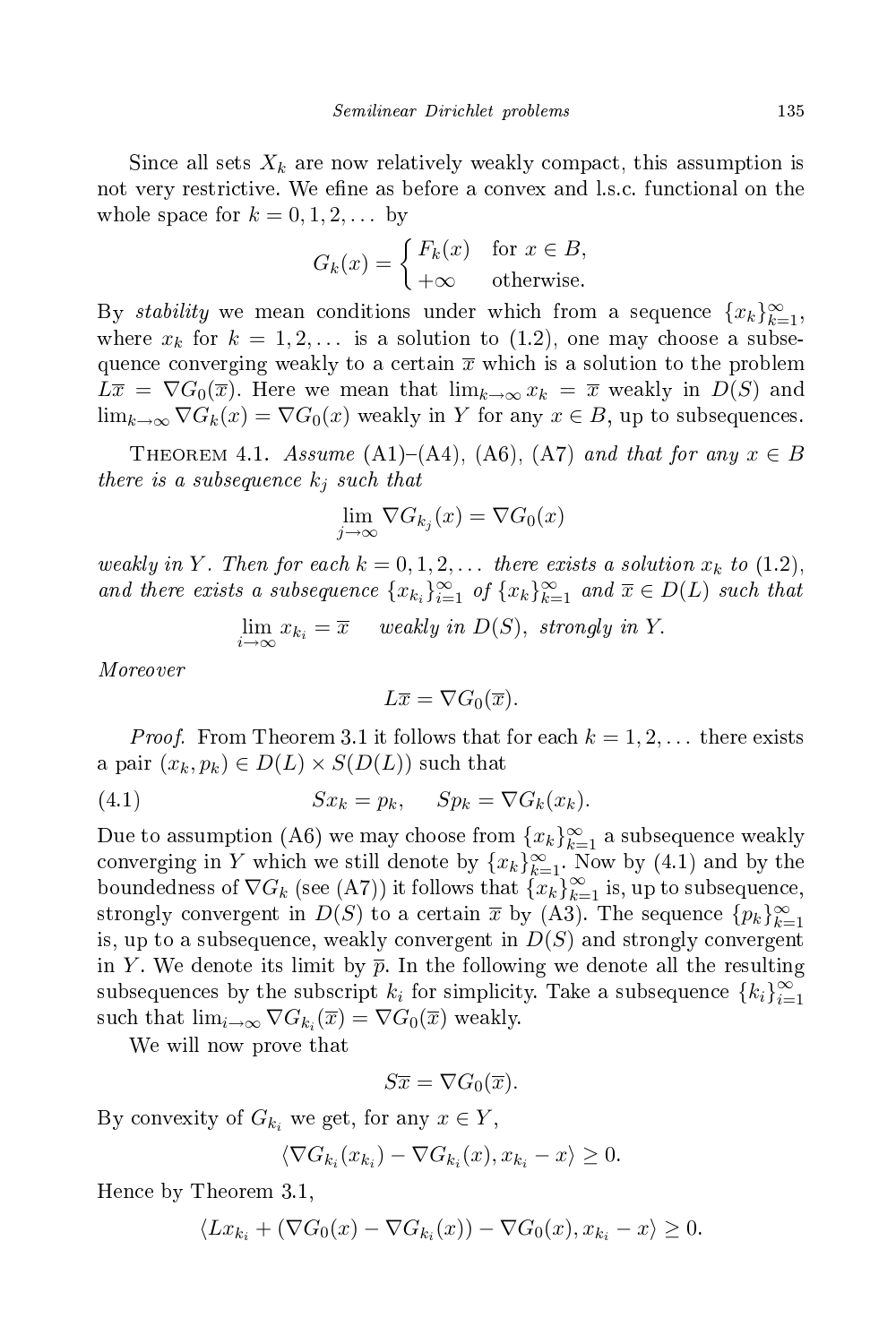Since  $x_{k_i} \to \overline{x}$  strongly in Y and  $\nabla G_{k_i}(x) \to \nabla G_0(x)$  weakly in Y we easily

$$
\langle (\nabla G_0(x) - \nabla G_{k_i}(x)) - \nabla G_0(x), x_{k_i} - x \rangle \to \langle -\nabla G_0(x), \overline{x} - x \rangle.
$$

Moreover  $\langle Lx_{k_i}, -x \rangle \rightarrow \langle L\overline{x}, -x \rangle$  since  $L$  is selfadjoint. It remains to observe that  $\langle Lx_{k_i}, x_{k_i} \rangle = \langle Sp_{k_i}, x_{k_i} \rangle \rightarrow \langle S\overline{p}, \overline{x} \rangle$ . Hence

(4.2) 
$$
\langle S\overline{p} - \nabla G_0(x), \overline{x} - x \rangle \ge 0
$$

for any  $x \in D(L)$ .

Now we apply the "Minty trick", i.e. we consider the points  $\overline{x}+tx$ , where  $x \in D(L)$  and  $t > 0$ . By the above inequality we obtain

$$
\langle S\overline{p} - \nabla G_0(\overline{x} + tx), x \rangle \le 0.
$$

Since the function  $[-1,1] \ni t \mapsto G_0(\overline{x} + tx) \in \mathbb{R}$  is convex, its derivative  $[-1, 1] \ni t \mapsto \langle \nabla G_0(\overline{x} + tx), x \rangle \in \mathbb{R}$  is continuous. Hence

$$
0 \ge \lim_{t \to 0} \langle S\overline{p} - \nabla G_0(\overline{x} + tx), x \rangle = \langle S\overline{p} - \nabla G_0(\overline{x}), x \rangle
$$

for any  $x \in D(L)$ . As  $D(L)$  is dense in Y, this means that  $S\overline{p} = \nabla G_0(\overline{x})$ .

We need to prove that  $S\overline{x} = \overline{p}$ . We again apply the Minty trick. Obviously  $\langle Lx_{k_i} - Lx, x_{k_i} - x \rangle \ge 0$  for any  $x \in D(L)$ . Moreover  $\langle Sp_{k_i} - Lx, x_{k_i} - x \rangle \ge 0$ and taking the limit we get

$$
\langle S\overline{p} - Lx, \overline{x} - x \rangle \ge 0.
$$

Now by considering points  $\overline{x}+tx$  for any  $x \in D(L)$  we obtain  $-\langle S\overline{p}-L\overline{x}, x\rangle$  $t\langle Lx, x \rangle \geq 0$ . Hence taking the limit as  $t \to 0$  we get

$$
\langle S\overline{p} - L\overline{x}, x \rangle \le 0
$$

for any  $x \in D(L)$ . Thus  $S\overline{p} = L\overline{x}$  and the proof is finished.

5. Applications. In this section we give some applications to concrete problems. We shall check each time that  $(A1)$ – $(A4)$  and  $(A6)$ – $(A7)$  are satisfied.

**5.1.** Existence and stability of solutions for a sixth order Dirichlet problem. We consider the problem defined in the Introduction, i.e. the family of Dirichlet problems for  $k = 0, 1, 2, \ldots$ ,

(5.1) 
$$
-\frac{d^6}{dt^6}x + \frac{d^4}{dt^4}x - \frac{d^2}{dt^2}x - 2x = \nabla F_k(t, x),
$$

$$
x(0) = x(\pi) = \dot{x}(0) = \dot{x}(\pi) = \ddot{x}(0) = \ddot{x}(\pi) = 0,
$$

where we define  $L = -\frac{d^6}{dt^6}x + \frac{d^4}{dt^4}x - \frac{d^2}{dt^2}x + 2x$  and assume (F1)-(F3). We observe that each  $F_k$  is convex and l.s.c.

THEOREM 5.1. Under assumptions (F1)–(F3), for any  $k = 0, 1, 2, \ldots$ there exists a solution to the Dirichlet problem  $(5.1)$ .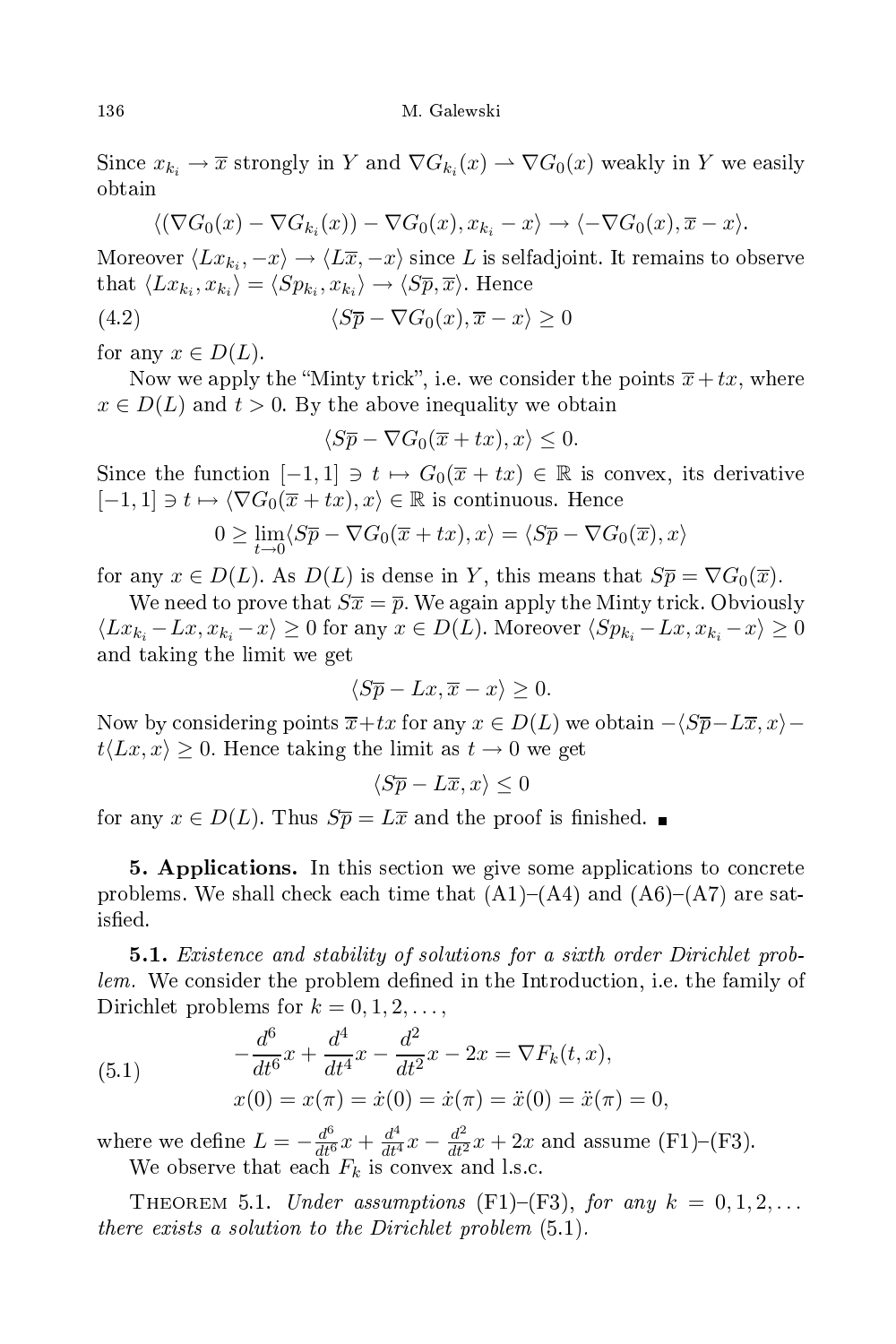*Proof.* Fix k. We shall show that all assumptions of Theorem 3.1 are satisfied. First of all we observe that  $(A1)$  and  $(A3)$  hold by definition of  $L^2(0,\pi)$  and by the Poincaré inequality. (A2) follows by the assumptions on  $F_k$ . To show (A4) we need to construct a suitable set  $X_k$ . We define

$$
\overline{X}_k = \left\{ x \in H_0^2(0, \pi) \cap H^3(0, \pi) : x(t) \in [-d_k, d_k] \text{ a.e. on } [0, \pi], \right\}
$$

$$
\left\| \frac{d^3}{dt^3} x \right\|_{L^2}^2 \le \sqrt{\frac{12}{\pi}} d \text{ and } -\frac{d^6}{dt^6} x + \frac{d^4}{dt^4} x - \frac{d^2}{dt^2} x - 2x \in L^\infty(0, T) \right\}.
$$

We take any  $u \in \overline{X}_k$ . A solution to

(5.2) 
$$
-\frac{d^6}{dt^6}x + \frac{d^4}{dt^4}x - \frac{d^2}{dt^2}x - 2x = \nabla F_k(t, u),
$$

$$
x(0) = x(\pi) = \dot{x}(0) = \dot{x}(\pi) = \ddot{x}(0) = \ddot{x}(\pi) = 0,
$$

obviously exists. Moreover by a direct calculation using the Poincaré inequality and the fa
t that the derivative of a onvex fun
tion is nonde
reasing we get

$$
\int_{0}^{\pi} \left| \frac{d^{3}}{dt^{3}} x \right|^{2} dt \leq \int_{0}^{\pi} \left( -\frac{d^{6}}{dt^{6}} x(t) + \frac{d^{4}}{dt^{4}} x(t) - \frac{d^{2}}{dt^{2}} x(t) - 2x(t) \right) x(t) dt
$$
\n
$$
= \int_{0}^{\pi} \nabla F_{k}(t, u(t)) x(t) dt \leq \operatorname*{ess} \operatorname*{sup}_{t \in [0, T]} \left| \nabla F_{k}(t, d) \right| \int_{0}^{\pi} \left| \frac{d^{3}}{dt^{3}} x \right|^{2} dt.
$$

Hen
e

$$
\left\| \frac{d^3}{dt^3} x \right\|_{L^2}^2 \le \sqrt{\frac{12}{\pi}} d.
$$

So by Sobolev's inequality we get

$$
|x(t)| \le \max_{s \in [0,\pi]} |x(s)| \le \sqrt{\frac{\pi}{12}} \left\| \frac{d^3}{dt^3} x \right\|_{L^2}^2 \le d.
$$

Thus  $x \in \overline{X}_k$  and we may put  $X_k = \overline{X}_k$ . Of course  $X_k$  and  $F_k(X_k)$  are relatively weakly compact in  $H^3(0, \pi)$  and  $L^2(0, \pi)$ . Hence all the assumptions of Theorem 3.1 are satisfied and we infer the existence of solutions to the Dirichlet problem  $(5.1)$ .

The set B (see (A6)) may due to (F1) be given by  $B = X_0$ . Therefore  $(A6)$ ,  $(A7)$  are satisfied. Now by Theorem 4.1 we easily obtain Theorem 1.1.

**5.2.** Dependence on parameters. We now consider a similar problem but concentrate on the continuous dependence on parameters for the Dirichlet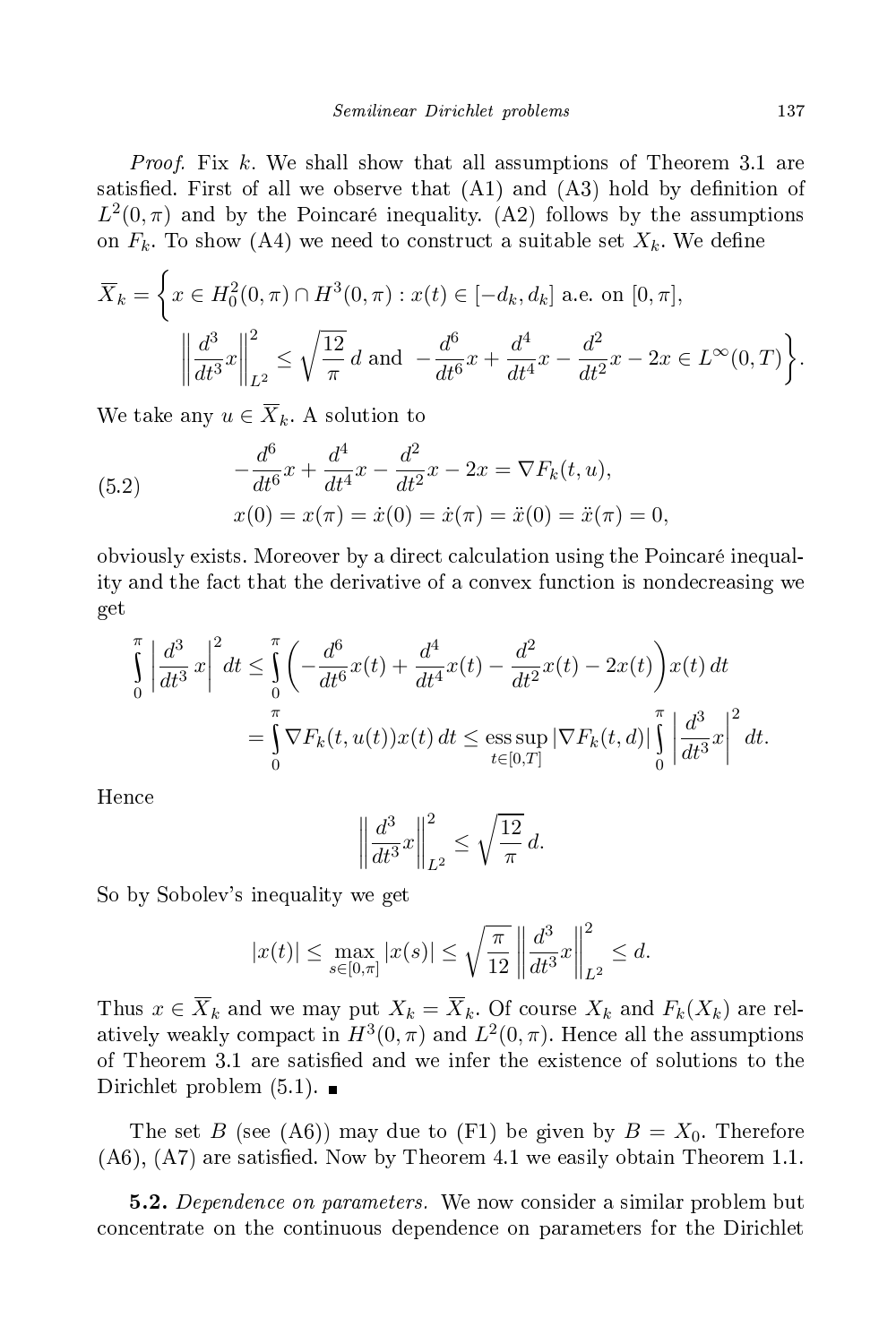problem

(5.3) 
$$
-\frac{d^6}{dt^6}x + \frac{d^4}{dt^4}x - \frac{d^2}{dt^2}x - 2x = \nabla F(t, x(t), u(t)),
$$

$$
x(0) = x(\pi) = \dot{x}(0) = \dot{x}(\pi) = \ddot{x}(0) = \ddot{x}(\pi) = 0,
$$

where  $u : [0, \pi] \to \mathbb{R}^m$  is a functional parameter from the set

$$
L_M = \{u : [0, \pi] \to \mathbb{R}^m : u \text{ is measurable, } u(t) \in M \text{ a.e.}\}
$$

and  $M \subset \mathbb{R}^m$  is a given compact set. We also assume:

- (Fp1) There exist numbers  $d \leq d_0$  such that  $\nabla F(t, d, u), \nabla F(t, -d, u), \nabla F(t, d_0, u), \nabla F(t, -d_0, u) \in L^{\infty}(0, T)$ for all  $u \in L_M$ .
- $(Fp2)$   $F, \nabla F : [0, T] \times [-d, d] \times M$  are Carathéodory functions, F is continuously differentiable and convex with respect to the second variable in  $[-d_0, d_0]$  for a.e.  $t \in [0, T]$  and equals  $+\infty$  outside  $[0, T] \times$  $[-d_0, d_0]$ ; for all  $u \in L_M$ ,

$$
\text{ess}\sup_{t\in[0,T]}|\nabla F(t,d,u)|\leq \sqrt{\frac{12}{\pi}}\,d,\quad \text{ess}\sup_{t\in[0,T]}|\nabla F(t,-d,u)|\leq \sqrt{\frac{12}{\pi}}\,d.
$$

(Fp3)  $\nabla F(t, 0, u) \neq 0$  for a.e.  $t \in [0, T]$  and all  $u \in L_M$ ;  $t \mapsto F(t, 0, u)$  and  $t \mapsto F^*(t, 0, u)$  are integrable for all  $u \in L_M$ .

We have the following theorem which is a direct consequence of Theorem 4.1.

THEOREM 5.2. Assume that (Fp1)–(Fp3) hold and that  ${u_k}_{k=1}^{\infty} \subset L_M$ with  $u_k \to \overline{u}$  in  $L^2(0,\pi)$ . For each  $k = 1, 2, \ldots$  there exists a solution  $x_k$  to problem (5.3) and there exists a subsequence  ${x_{k_i}}_{i=1}^{\infty}$  of  ${x_k}_{k=1}^{\infty}$  and  $\overline{x} \in X_0$ such that  $\lim_{i\to\infty} x_{k_i} = \overline{x}$  strongly in  $L^2(0, \pi)$  and

$$
-\frac{d^6}{dt^6}\overline{x}(t) + \frac{d^4}{dt^4}\overline{x}(t) - \frac{d^2}{dt^2}\overline{x}(t) - 2\overline{x}(t) = \nabla F(t, \overline{x}(t), \overline{u}(t)).
$$

Proof. By the Krasnosel'ski theorem we get

$$
\nabla F(\cdot, x(\cdot), u_k(\cdot)) \underset{k \to \infty}{\to} \nabla F(\cdot, x(\cdot), \overline{u}(\cdot))
$$

strongly in  $L^2(0, \pi)$ . Hence Theorem 4.1 applies with

$$
F_k(\cdot, x(\cdot)) = F(\cdot, x(\cdot), u_k(\cdot)).
$$

## Referen
es

[1] I. Ekeland and R. Temam, Convex Analysis and Variational Problems, North-Holland, Amsterdam, 1976.